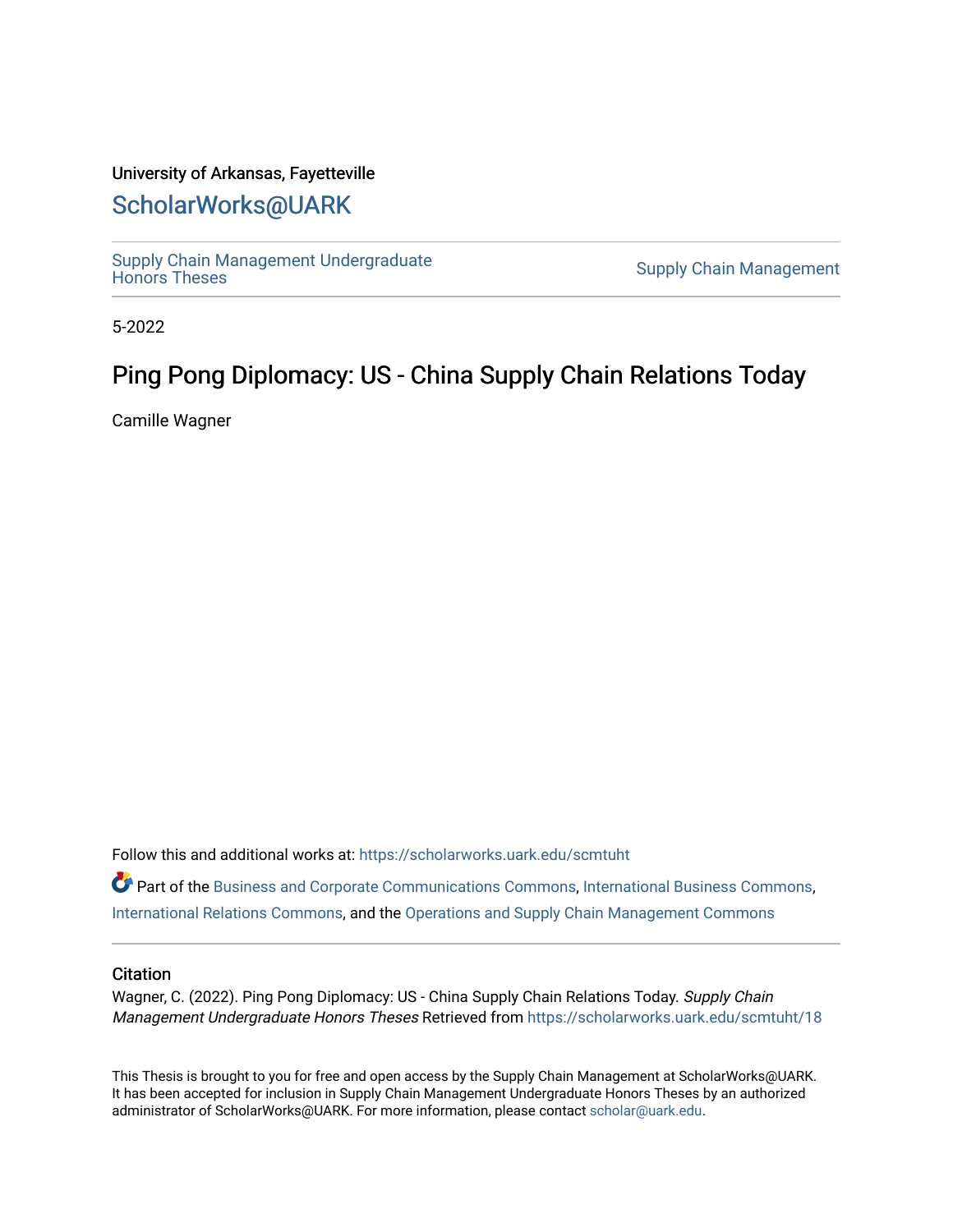Ping Pong Diplomacy: US-China Supply Chain Relations Today

**By** 

Camille Louise – Cheng Sim Wagner

Advisor: Dr. John L. Kent

An Honors Thesis in partial fulfillment of the requirements for the degree

Bachelor of Science in International Business in Supply Chain Management

Sam M. Walton College of Business

University of Arkansas

Fayetteville, Arkansas

May 14, 2022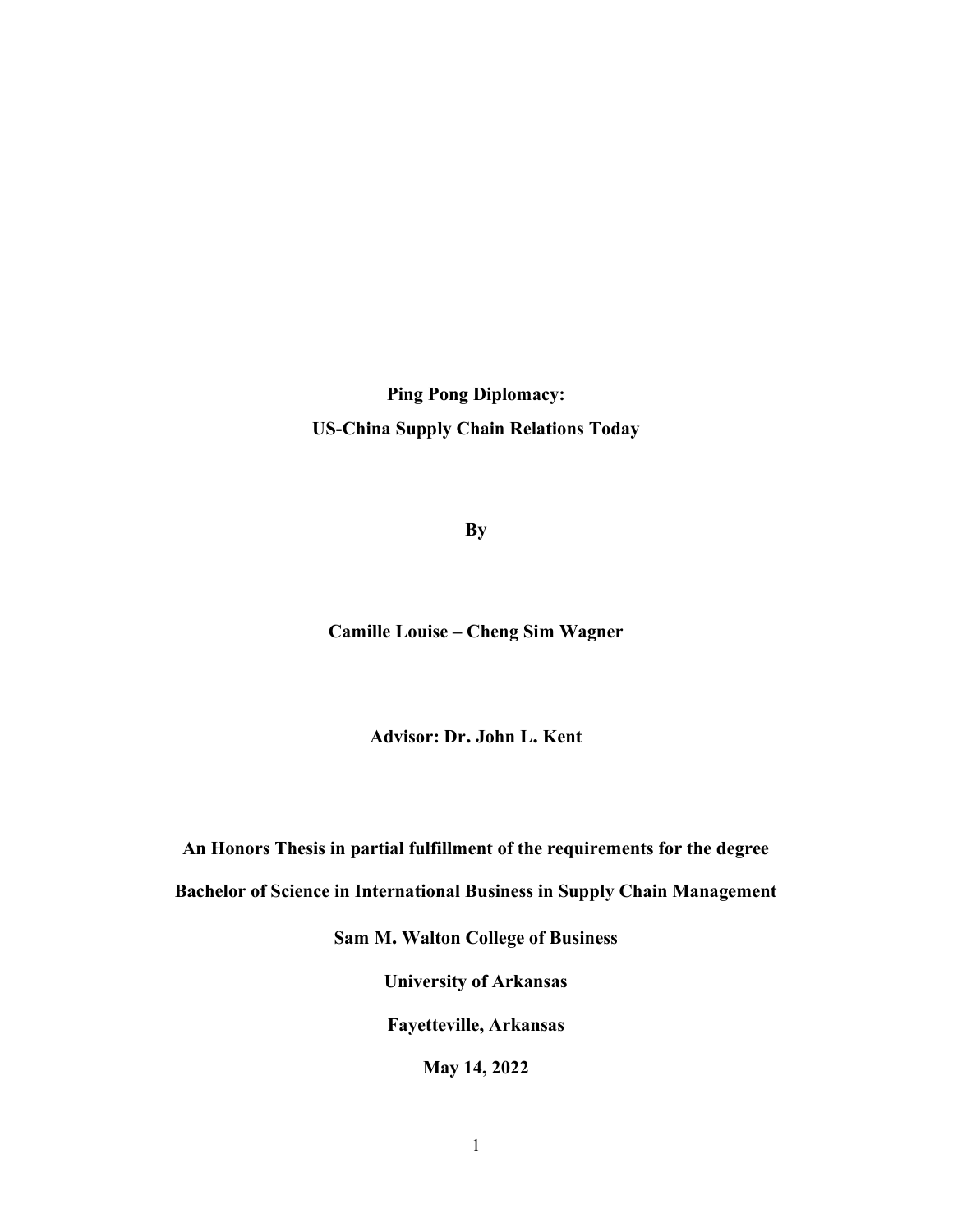### I. Introduction

"The wide world is all about you: you can fence yourselves in, but you cannot forever fence it out." The masterpiece that is *The Fellowship of the Ring* by J.R.R. Tolkien holds many timeless words of wisdom, the one quoted above being a good summary of this paper. This business thesis will tell the story of ping pong diplomacy, globalization, and how this diplomacy can be revived in a modern world where U.S. – China contentions continue to threaten supply chain stability.

### II. The Story of Ping Pong Diplomacy

The tale of ping pong diplomacy started when an 18-year-old ping pong player missed his bus and had to board the bus with China's national ping pong team. Glenn Cowan was part of the U.S. team and in 1971 both teams were competing at the 1971 World Table Tennis Championship in Nagoya, Japan. Zhuang Zedong approached Cowan and gifted him silk cloth embroidered with the Huangshan Mountains. Zhedong and Cowan are pictured in Figure 1 after stepping off the bus, with Cowan holding the silk cloth.



Figure 1

 Two days later, the U.S. team had an official invitation to China to play friendly matches and see China. So, from Japan the U.S. team left for China embarking on an incredible journey as the first American visitors in decades. Since the Cultural Revolution in 1949, the People's Republic of China and America had little to no contact. This could also be said for China's foreign relations with anyone at the time. The only reason China's team competed in Japan was because Zhou Enlai, the first premier, hoped to bring China out of their self-imposed isolation. Zhou Enlai himself, as well as other officials, greeted the American team as they arrived in Beijing. The exhibition matches were attended in masses, the Beijing one with around 20,000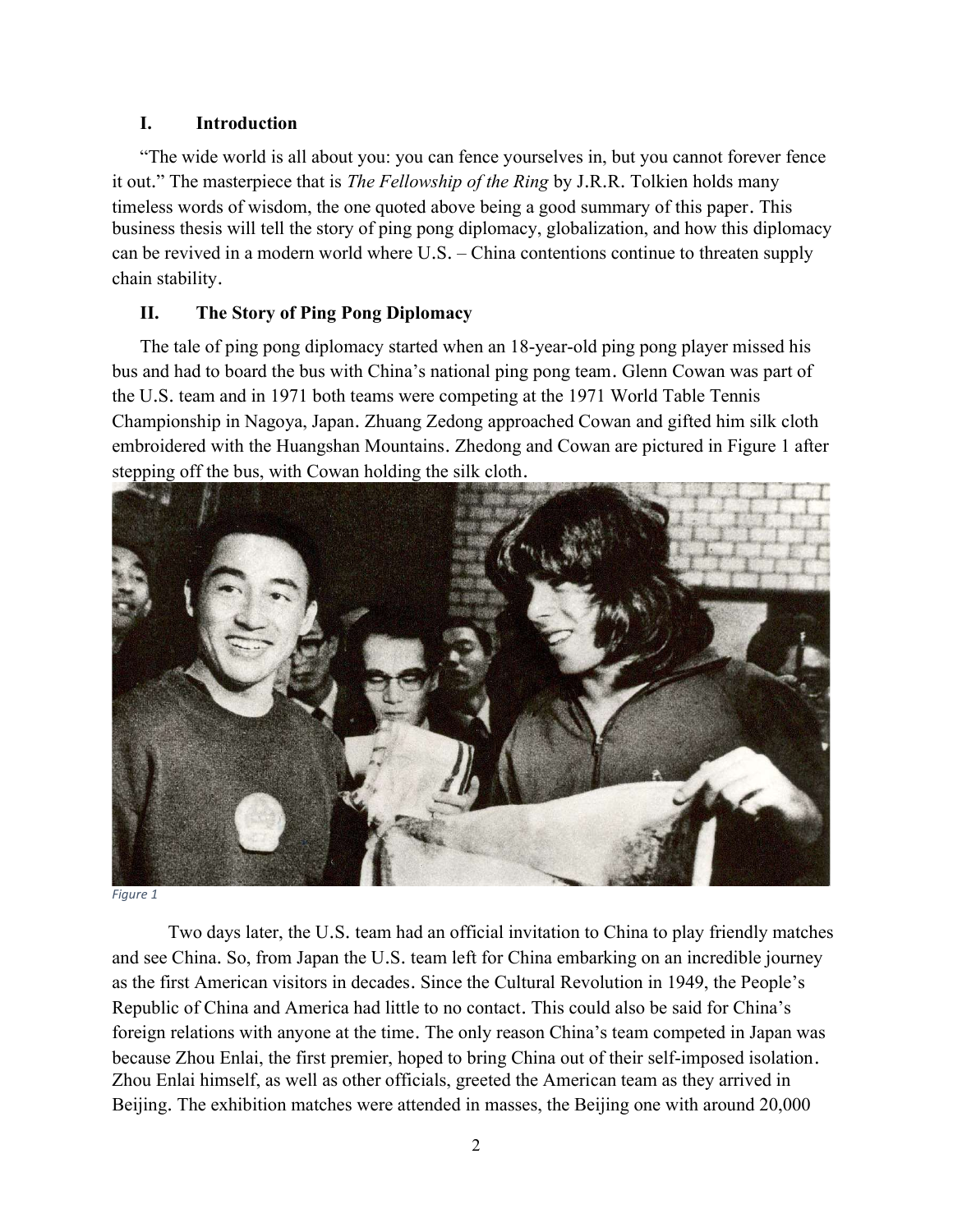people. Outside of matches, the American team were given tours around China's landmarks such as the Great Wall and the Forbidden city, and they experienced the culture through performances, food, and a look into "Mao's China" at steel mills and a farming community (National Museum of American Diplomacy, 2021). Already in the same month as this visit, President Nixon lifted trade restrictions and the travel ban to China.

 Alternatively, the Chinese ping pong team were extended an invitation to the United States funded by the National Committee which was "a public, nonpartisan, educational organization… dedicated to educate the American people about China and to foster exchanges" (Eckstein, 1993). However, it took China over eight months post the U.S. team's visit to respond over which time China's international position in the international community shifted into a more positive light. It is also noted in The Journal of American-East Asian Relations that the reciprocal visit was very much dictated by Chinese politicians, and less so about the "people-topeople visit" the American trip was advertised as. One of the biggest pain points, as will be discussed later in Dr. John Kent and David Firestein's article, is the interference of politics in furthering diplomatic discussions.

 China's visit to America, while overall successful, faced some turbulence. Throughout the trip, the team encountered several protesters against the blooming relationship with China that Nixon was attempting to foster. There were a few cultural differences that unintendedly offended the Chinese entourage, including mishaps where signs would say Republic of China as opposed to the People's Republic of China. There were also instances where Taiwan was cited or represented as independent from China which caused a lot of anger for the Chinese delegation, an issue which pervades to this day. The matches and exhibitions went well and with many in attendance. After the Chinese delegation left, the exchange between China and America grew on every level and became normalized by 1979. And that is the story of how the game of ping pong was the catalyst and ship through which China and the U.S. set sail on to build relations. But let us fast forward to the  $21<sup>st</sup>$  century.

#### III. Relations Today and China +1 Strategy

The road from the start of diplomacy to now has not been smooth, fraught with events such as the Tiananmen Square Massacre and the U.S-Sino Spy Plane Standoff. Between a multitude of acts and agreements, China became the largest U.S. Foreign Creditor. Resentment between China and America has been growing and only further escalated by COVID-19. Looking back in 2009, Obama had started his presidency and stated: "The relationship between the United States and China is the most important bilateral relationship of the 21st century" (Associated Press, 2009). Certainly, a true statement as China became the world's second largest economy by 2010.

 While Obama engaged with Chinese leadership with a "keep your enemies' closer mindset", Trump did not care to put on a façade and took action against China to protect the U.S. particularly in the technology sector. In March of 2018, the Trump administration announced tariffs on Chinese imports worth around \$50 billion which targeted the steel, aluminum, and clothing industries, among others. China retaliated with their own tariffs on a range of U.S.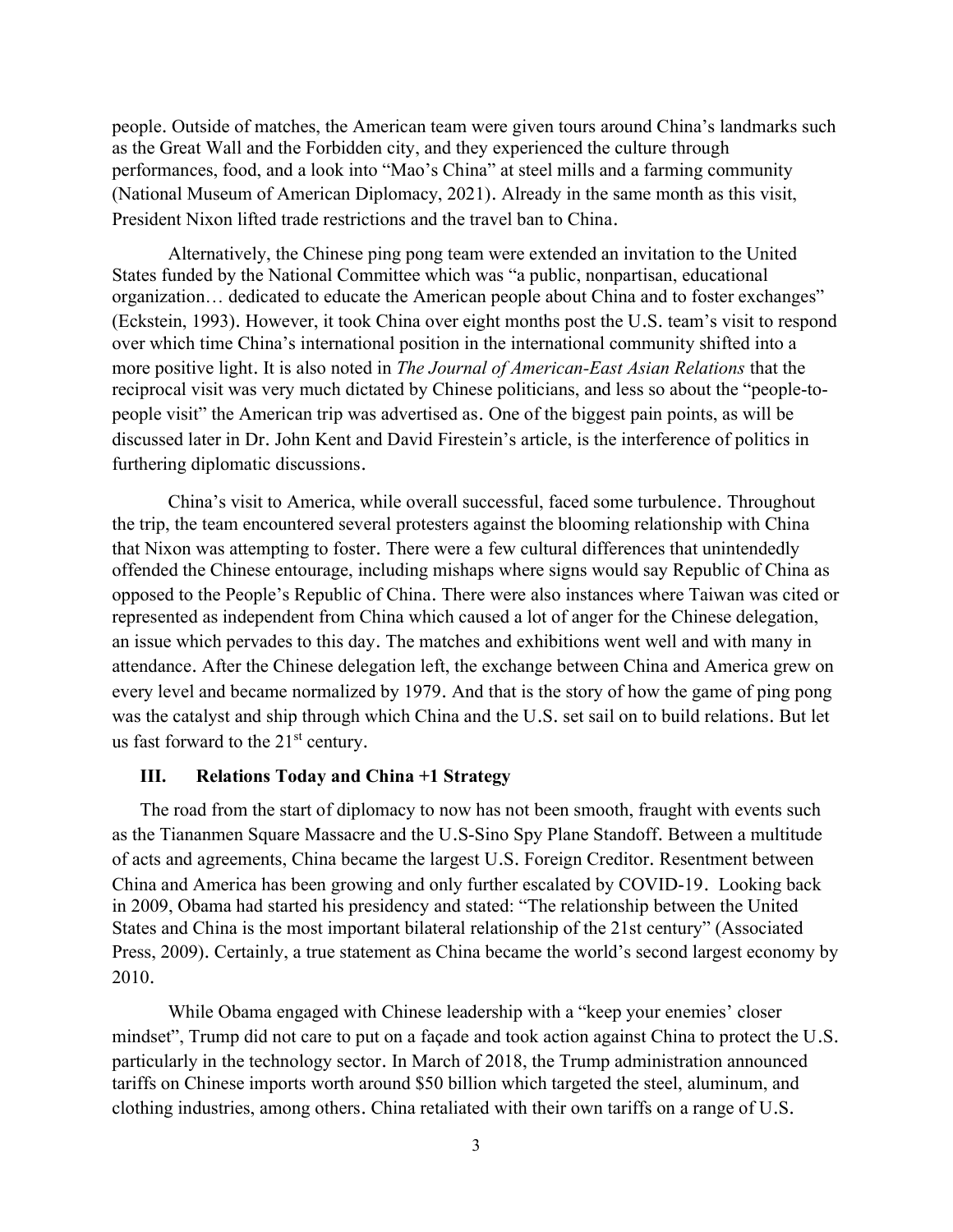products. Following several more back and forth tariff policies, the incident with Huawei occurred in which the chief financial officer was arrested in Canada as requested by the U.S. and was followed by the Trump administration banning U.S. federal agencies from using Huawei's technological equipment and warning other countries not to use it since it may be used for spying purposes. The trade war continued to escalate with the U.S. banning the use of foreign made telecommunications for national security and naming China a foreign currency manipulator.

 Then COVID-19 hit the world, and this further breaks the trust between the two countries, the extent to which will remain to be seen. In the last of Trump's days as President, America took a formal stance on the Uyghurs in the Xinjiang region labelling it as a genocide. All this to say there has been little advancement in diplomatic ties and economic repercussions are coming to head, bringing in an age of decoupling and the China Plus One strategy. The ongoing trade war and COVID-19 brought to light for companies the weaknesses of their supply chains and the dangers of not being geographically diversified. As a result, businesses started to seek alternatives to China since a large portion of manufacturing and production occurs in China. From the American Chamber of Congress, the Figure 2 illustrates how confidence in Chinese economy has changed in the past 4 years, falling from 81% to 59%.



### 4-year Business Outlook, China

Source: American Chamber of Commerce

#### Figure 2

The China Plus One strategy is a reaction and means businesses are diversifying into Southeast Asia -- Malaysia and Vietnam for example. The more extreme strategy some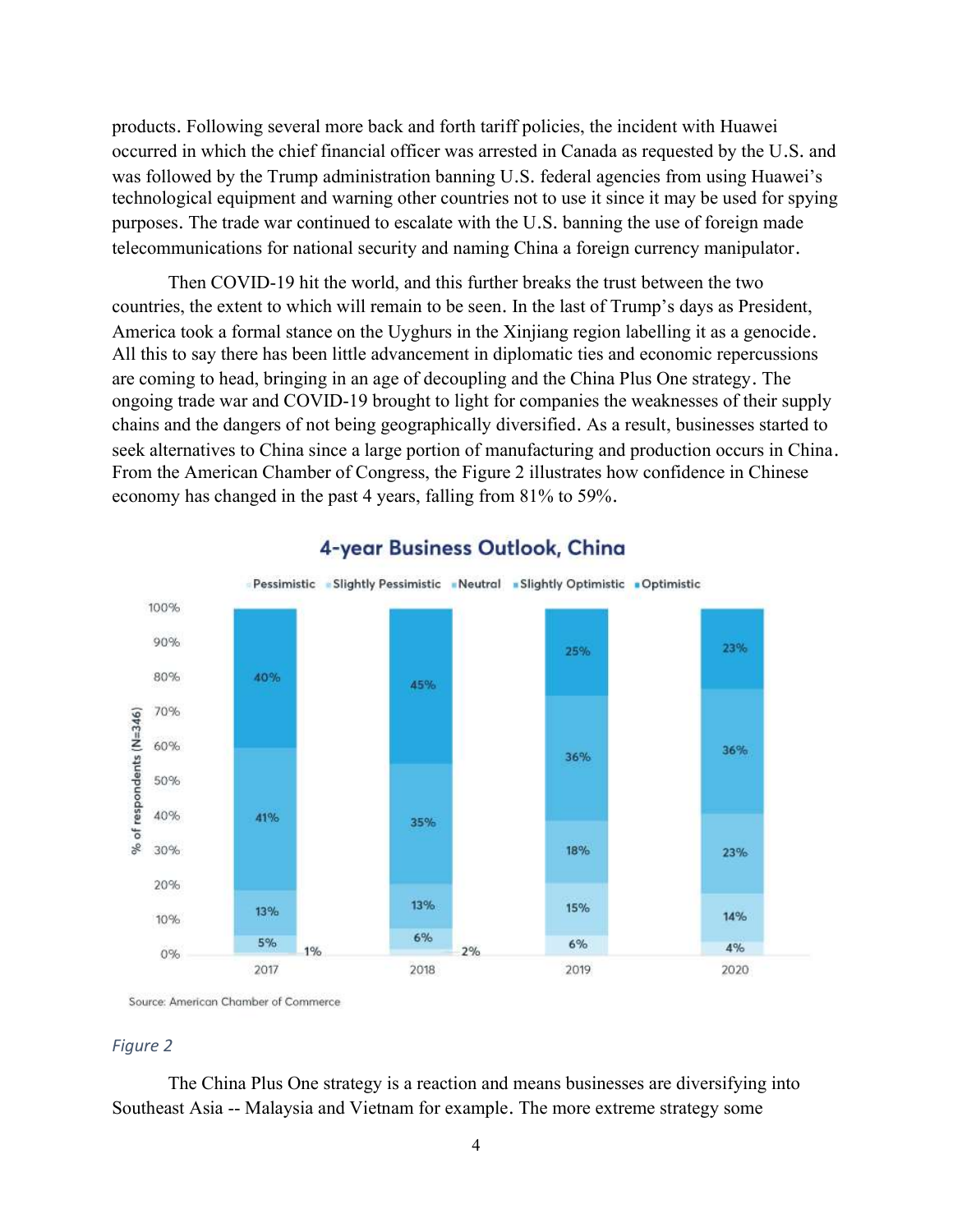companies have or are looking to execute is decoupling. Three key objectives decoupling overall are: (1) getting rid of dependency on technology and products from foreign entities; (2) establishing dominance of domestic firms; and (3) asserting the domestic power to compete globally (Black, Morrison, 2021). This poses massive repercussions for multi-national corporations (MCNs) because of the effort and cost that goes into entirely shifting their supply chain to another direction. The following Figure 3 from the Wilson Center shows the probability of MCNs exiting from China, with a huge leap in likeliness for every represented country post the trade war.



#### Figure 3

 Similar to situations during the China ping pong team's visit to the U.S. where any representation of independent Taiwan led to them walking away, MCNs face more pressure from China concerning sensitive topics. The apparent policy is that any show of support for ideas opposing the Chinese government disqualifies that company from doing business in China. So how do we reforge diplomatic relations with China?

#### IV. Need for Supply Chain Diplomacy

Dr. John Kent and David Firestein propose an "updated version" of ping pong diplomacy meaning diplomacy that is economically strategic but still fueled by human relationships. Currently, government officials and politicians leading supply chain discussions bring in various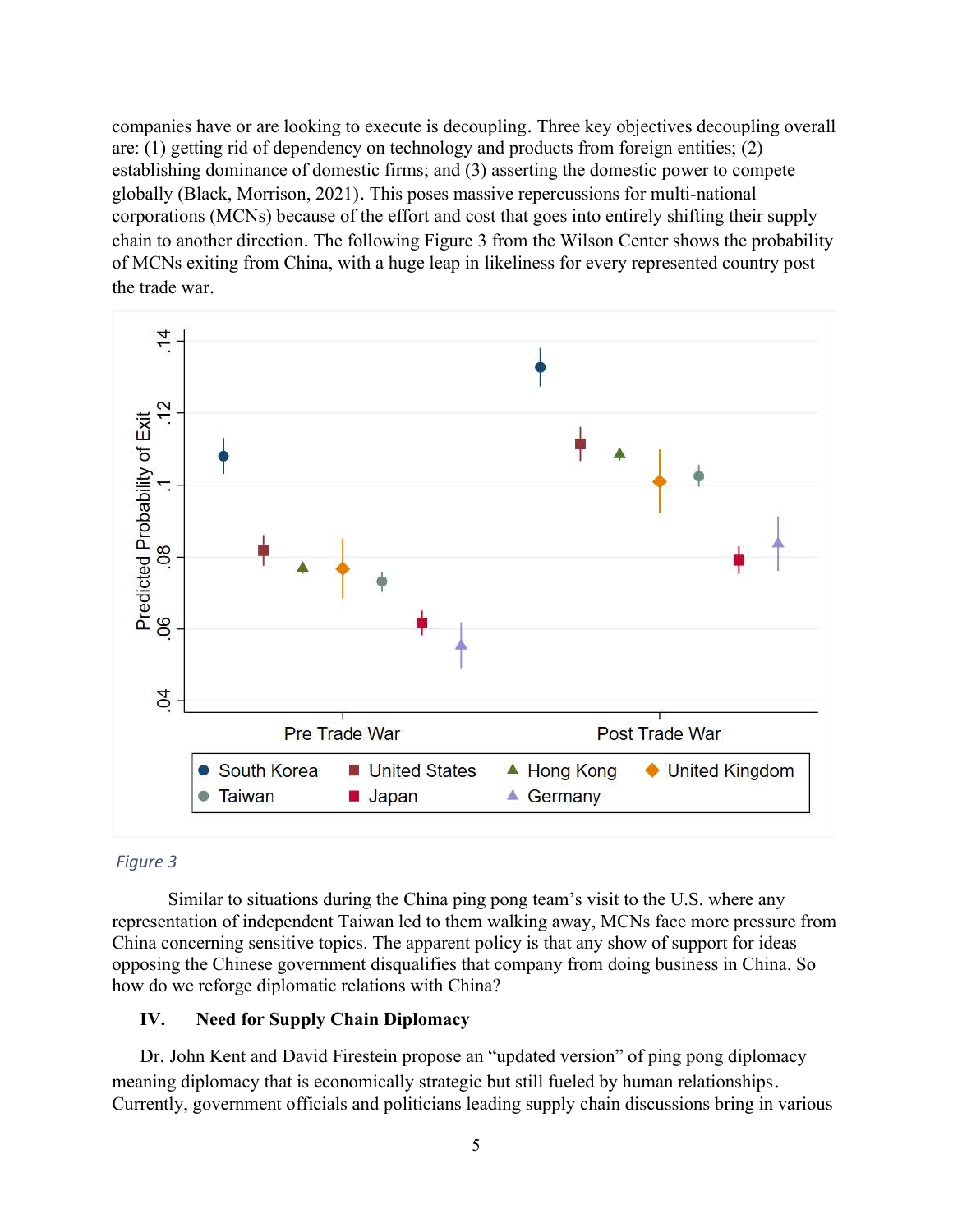agendas and leave corporate entities under-represented. Instead, bringing together academic and industry experts from both countries to collaborate transparently on future supply chains would bring much more progress. Their initial proposition is to create teams of six with members from the U.S. and China. Their objectives would be to:

"(1) Identify key challenges in the global supply chain, with particular emphasis on the United States and China.

(2) Conceptualize solutions, including policy actions as well as corporate logistics tactics and supply chain strategies.

(3) Create a back channel for three-way communications and messaging between U.S. corporate stakeholders, Chinese policymakers and U.S. policymakers on U.S.-China and global supply chain issues.

(4) Play a few friendly games of ping pong" (Kent and Firestein, 2022).

They follow these objectives with an outline of what the intent of creating these teams are and what they may accomplish. The first concerns impact on the global economy, particularly inflation, and how members of the team could map out inconsistencies in transit and loading times of containers going between the east and west. In the trucking industry, there is a term named "deadhead" which is when a truck is on the move with an empty trailer. The same occurs with shipping containers, and there is opportunity to decrease that likelihood and design value creation strategies for transportation between America and China. There is also opportunity for them to "look for ways to reduce variation in supply chain inventories, including metrics like safety stock, order quantities, and on-shelf inventories" (Kent, Firestein, 2022). The second concern is restoring the relationship: using the meetings as time to rebuild trust in a shared goal to create long-term supply chain strategies. Thirdly is sustainability, a championing topic in aspiring world class supply chains today. This includes environmental, ethical, and economic aspects of supply chains. The article ends noting that this diplomacy cannot happen without both governments cooperating and supporting it. In addition, industries and the general public should share a similar interest and support because the solutions have the potential to bring positive changes to everyday life.

 One of the biggest complexities I pondered while researching this topic and talking with Dr. Kent was the possibility of success when China's government is so imbued in their businesses. This, to me, is a tricky idea when it comes to China because many sectors, including businesses, are owned by the state. While it is less so since Mao's era, China still has many State-Owned Enterprises (SOEs) as depicted by the chart, Figure 4, below which shows how the major industries are predominantly SOEs. Even in the ping pong diplomacy story, the exchange was highly controlled by Chinese officials. All this to say is to keep in mind the delicacy of diplomatic relations between two starkly different countries when it comes to positions on economic models.

 In addition, avoiding topics such as the Uyghurs and Taiwan will be impossible. The crucial mindset will be that supply chain diplomacy focuses on economic effects. Based on the objective of sustainability, which includes labor standards, then will be the time that these topics will be pertinent in the realm of this supply chain council.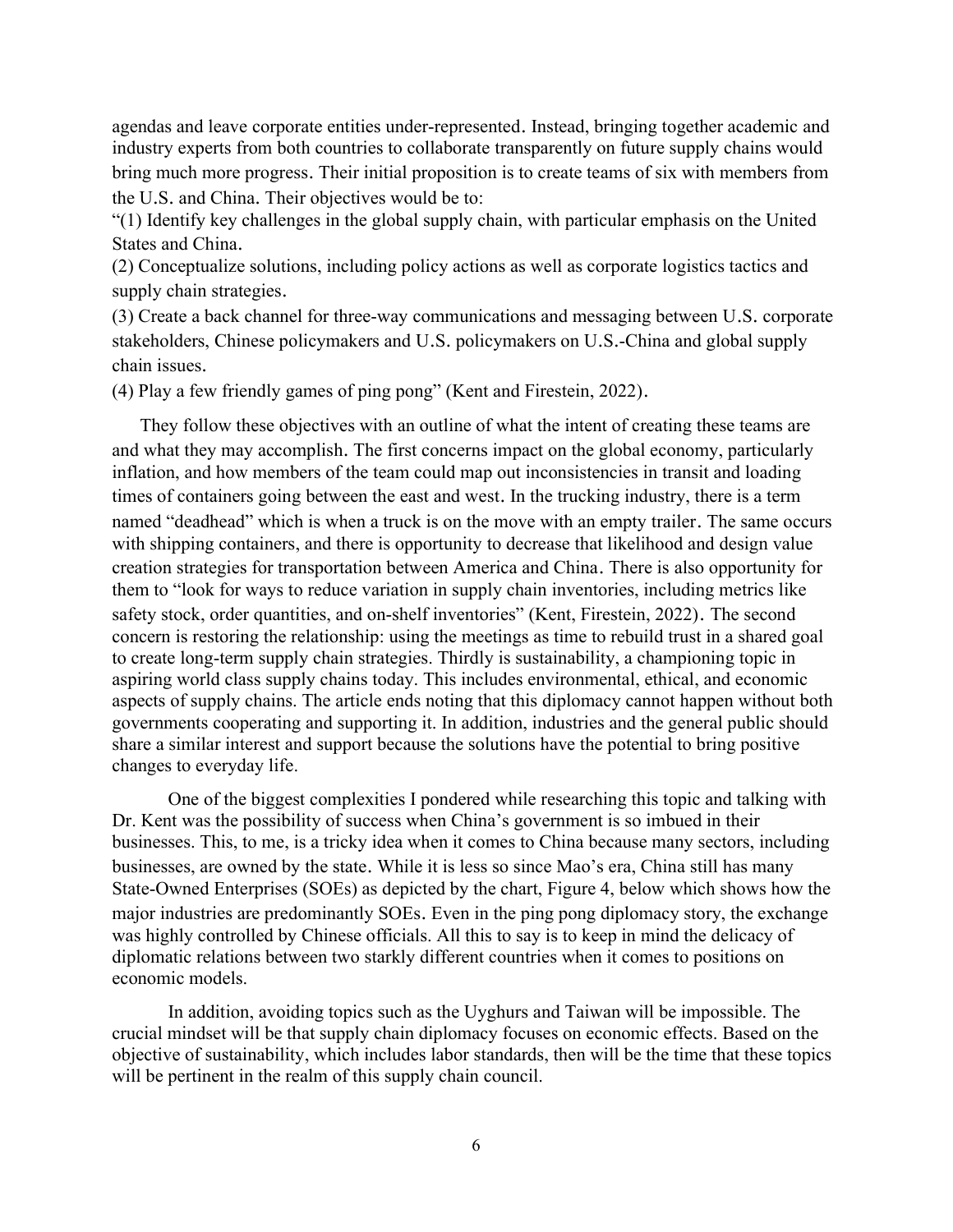



### V. Forging Partnerships

This initiative has officially gone from conceptual to recruiting primary stakeholders. As of March 2022, potential stakeholders have been identified in both China and the US in areas including the State Department, members of Congress, the US-China Business Council, and the Chinese Embassy. On the supply chain professionals for the US team, Dr. Kent and Firestein are looking at Walmart, Tyson, and JBHunt. For China's industry professionals, one member has joined. A supply chain professor, and Associate Dean, at Zhejiang University in Hangzhou has agreed to lead the China team. Zhejiang University is ranked  $5<sup>th</sup>$  for universities in Asia, and thus very well known. Concurrently with the process of assembling the teams, there is a need to also find funding. There are a few sources being considered at the moment on both US and China sides, which may be very promising.

### VI. Going Forward

Supply Chain Diplomacy is a strategic, multi-beneficial move for both the U.S. and China. While strategies like decoupling and China Plus 1 are certainly options, the feasibility of completely cutting economic ties with China is low. To recall the J.R.R. Tolkien quote from the start of this paper, you cannot forever fence the world out. Why not instead approach the severely fragmented supply chain issues with cooperation and logic. In general, companies diversifying their supply channels in other parts of Asia, nearshoring, or creating entirely domestic operations is not a bad thing. Especially for less developed economies because they now have a stimulant and steady business. But because the U.S. and China's economies are already immensely intertwined, there would be greater returns in cultivating a relationship with industry leaders and stakeholders. The proposal of Supply Chain Diplomacy by John Kent and David Fierstein has evolved to become titled the "Global Supply Chain Initiative" and it holds a lot of promise.